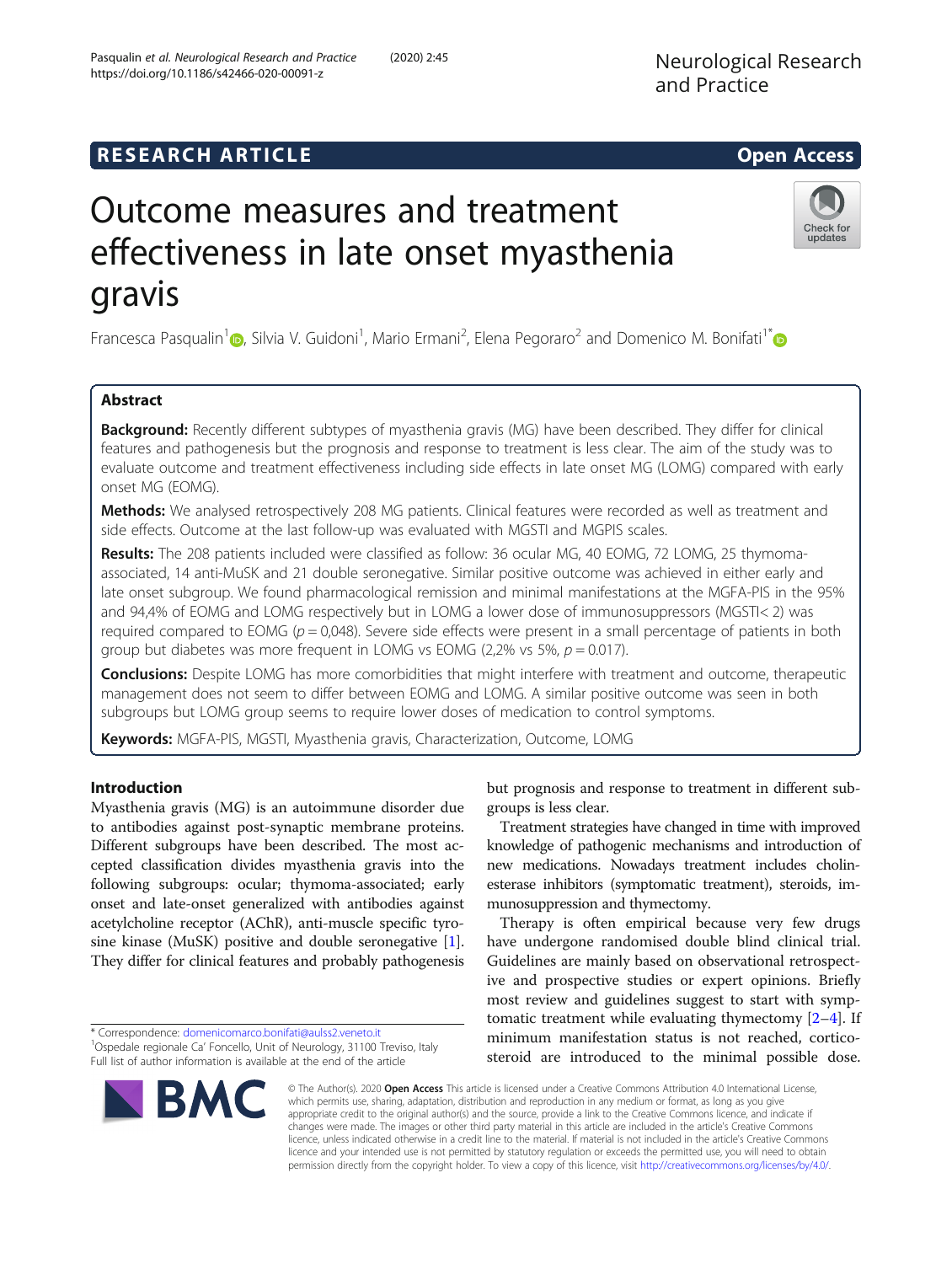Other immunosuppressive drugs (azathioprine first) are considered if significant symptoms are still present or if there is unbearable steroid side effects. As third line treatment in refractory patients mycophenolate mofetil, cyclosporin, tacrolimus, intravenous immunoglobulin (IVIG), plasmaferesis (PLEX), rituximab or more recently eculizumab may be used [[5\]](#page-6-0).

However there is not a distinct therapeutic strategy in different subgroups of MG except for anti-MuSK myasthenia where rituximab and plasma-exchange seems to be more effective. It is unknown if early and late onset MG should be treated differently. This may represent a real drawback considering the different pathogenesis and comorbidities. Moreover elderly patients take many drugs that can interfere with MG treatment or be partially contraindicated such as beta-blockers.

To evaluate myasthenia gravis outcome with and without treatment, several scores have been proposed. The Myasthenia gravis foundation of America (MGFA) developed the post-intervention status (MGFA-PIS) to be used for routine follow up and clinical trials. It classifies patient status as remission (complete stable or pharmacological), minimal manifestations or symptomatic and it can also record a change in clinical status [\[6\]](#page-6-0).

Recently in a double blind prospective study with Rituximab a new score named Myasthenia gravis status and treatment intensity (MGSTI) was developed. MGSTI is a composed outcome score mixing the MGFA-PIS and the dose of immunosuppressants the patient is taking [[7\]](#page-6-0). Due to long-term side effects of steroids and other immunosuppressive therapies this score is interesting because it takes in account the burden of treatment and the consequent impact on quality of life. The ultimate goal should be to reach a complete or at least pharmacological remission with a tolerated dose of steroids or immunosuppression.

Only few studies have focused on management and prognosis of late versus early onset MG and have used unbiased scales. They usually outline a good prognosis for LOMG patients with corticosteroid treatment but also highlight the need for more studies to individualize treatment  $[8-10]$  $[8-10]$  $[8-10]$  $[8-10]$  $[8-10]$ . Indeed most trials do not distinguish EOMG versus LOMG, considering only generalized anti-AChR positive myasthenia versus other subgroups.

The aim of our study was to evaluate outcome and treatment effectiveness including side effects with MGFA-PIS and MGSTI in a large group of LOMG in comparison with EOMG.

# Methods

#### Subjects

We retrospectively reviewed the clinical records of 208 patients with confirmed MG. The study was approved by local ethical committee and written informed consent was obtained.

Of the entire population of 346 MG patients recorded in our database we excluded patients with missing data (123 patients), other myasthenic syndrome (11 patients) or still unconfirmed diagnosis (4 patients). Two hundred eight patients were then included in the analysis.

Diagnosis of Myasthenia Gravis was confirmed when at least two of the following criteria were present: clinical features typical of MG; serum antibodies against neuromuscular junction proteins; neurophysiological tests (repetitive nerve stimulation or single-fibre electromyography.); Edrophonium/Tensilon test.

We classified patients in the following subgroups: ocular (symptoms strictly ocular for at least 2 years from onset), early onset MG (generalized anti-acetylcholine positive with age at onset < 50 years), late onset MG (generalized anti-acetylcholine positive with age at onset ≥50 years), anti-MuSK MG, double seronegative (anti-AChR and anti-MuSK antibodies absent) and thymomaassociated MG. Demographic and clinical characteristics of each patient were recorded.

Severity at onset and maximum severity were recorded using the MGFA classification.

The following comorbidities were considered: vitiligo, autoimmune hypothyroidism, inflammatory bowel disease (IBD); psoriatic arthritis, systemic lupus erythematosus (SLE), antiphospholipid syndrome, fibromyalgia, gout, parkinson, epilepsy, hypertension, diabetes, cardiovascular disease, atrial fibrillation, asthma, chronic obstructive pulmonary disease (COPD), chronic respiratory failure, psychiatric disease, anxious-depressive syndrome, hepatopathy, diverticulosis, renal failure.

# Outcome scores

We collected the outcome at last follow up visit with two scales: MGFA-PIS and MGSTI. In the MGFA-PIS scale, remission is defined as 1 year or longer without signs or symptoms and without any symptomatic (pyridostigmine) treatment. Remission is divided in complete (CSR: no pharmacologic treatment at all) or pharmacologic remission (PR). Minimal manifestation status is defined as minimal signs or symptoms. A patient is considered MM-0 if without any treatment during the last year, MM-1 if some type of immunosuppression is present without symptomatic therapy, MM-2 if the patient has received only low dose of pyridostigmine (< 120 mg/die) for at least 1 year, and MM-3 if the patient has received symptomatic therapy and some form of immunosuppression during the past year.

MGSTI classification identifies 6 subgroups of patients on the basis of clinical remission or minimal manifestations together with the amount of immunotherapy [\[7](#page-6-0)]. Level 0 corresponds to complete stable remission without immunotherapy. Level 1 to 3 are MM or PR with an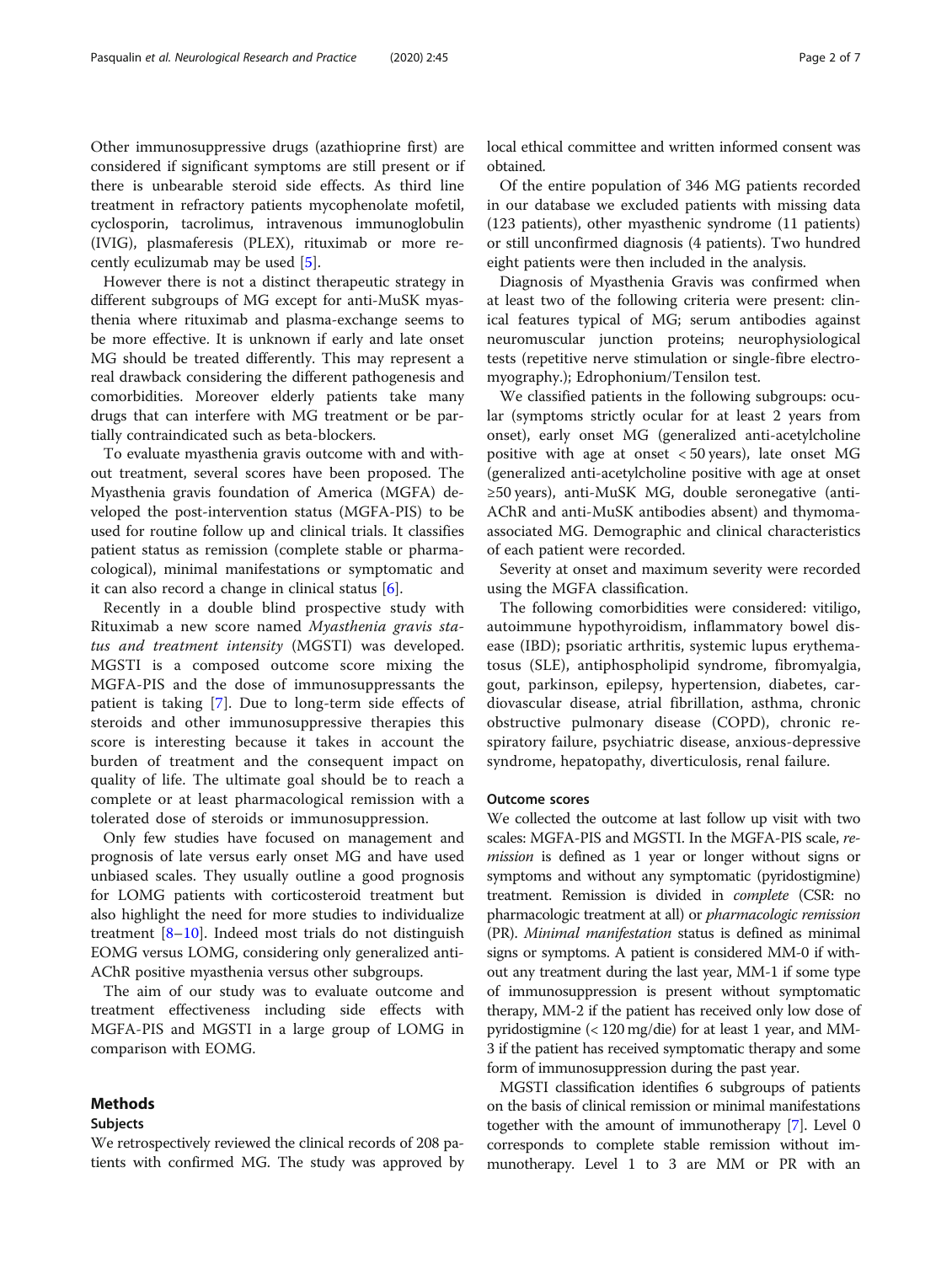increasing dose of immunotherapy; level 4 and 5 are symptomatic patients (without and with the necessity of IVIG or PLEX respectively) and level 6 are hospitalized patients [\[7](#page-6-0)].

# **Statistics**

Variables, if possible, were expressed as dichotomous variables. The comparison of subgroups of MG was obtained with T-Student Test or non-parametric tests. Differences between dichotomous variables were analyzed with the Chi-quadro test  $(y2)$  or the Fisher exact test.

Variance analysis (ANOVA-Kruskal Wallis test) was used to compare subgroups. Significance was set at  $p < 0.05$ .

#### Results

Two hundred eight patients were included in the study, 104 females and 104 males. The average age was  $62,6 \pm$ 15,0 years; higher in males than females  $(69,3 \pm 11,1 \text{ vs } 100)$ 55,9  $\pm$  15,4  $p < 0,0001$ ). The sample included patients with the following subtypes of MG: 36 with ocular MG (14 females, 22 males), 40 EOMG (36 females, 4 males), 72 LOMG (17 females, 55 males), 25 thymomaassociated MG (15 females, 10 males), 14 anti-MuSK positive (10 females, 4 males) and 21 double seronegative (12 females, 9 males).

The mean age at onset was  $52.3 \pm 19.4$  years; higher in males than females  $(60,8 \pm 14,2 \text{ vs } 43,7 \pm 20,2, p < 0,00001)$ . As already well described in the literature the age at onset had a bimodal frequency distribution, with a first peak between 30 and 40 years of age and a second peak between 60 and 70 years of age. Females were prevalent in the first peak whereas males in the second one.

Age at onset of EOMG was significantly different when compared with thymoma-associated MG (28,9  $\pm$ 11,5 vs  $45,0 \pm 16,3$   $p = 0,000038$ , seronegative MG (28, 9 ± 11,5 vs  $48,2 \pm 16,5 \, p < 0,00001$ ) and anti-MuSK positive MG (28,9  $\pm$  11,5 vs 44,8  $\pm$  16,8  $p$  = 0,00051).

The mean disease duration was  $10,3 \pm 9,1$  years; higher in females than males  $(12,2 \pm 10,2 \text{ vs } 8,5 \pm 7,5; p < 0,00001)$ .

Severity at onset and maximum severity were recorded using the MGFA classification.

34,6% of the sample had an ocular onset. Mild weakness affecting muscles other than ocular was present at onset in 47,5% of patients, of whom 16,3% predominantly affecting limbs (IIA) and 31,2% predominantly bulbar (IIB). 16,4% of the sample had moderate weakness other than ocular at onset of whom 2,9% IIIA and 13,5% IIIB. Just 1% of the sample had a severe involvement at onset (0,5% IVA, 1% IVB). (Table [1](#page-3-0)).

An ocular onset was more frequent in LOMG than EOMG (31,9% vs 2,5%  $p = 0,00076$ ).

Worst severity during the course of disease was registered with the MGFA classification. (Table [1\)](#page-3-0).

Worst severity was not significantly different between LOMG and EOMG.

#### Therapy at the last follow-up visit

At the last follow up visit, 2,5% of EOMG patients and 4,2% of LOMG patients were in complete nonpharmacological remission while 2,5% and 11,1% respectively were on symptomatic treatment. Corticosteroid monotherapy was the treatment in 52,5% of EOMG patients and in 48,6% of LOMG patients. Other immunosuppressive monotherapy was used in 12,2% and 9, 9% of early and late onset MG respectively. 25% of EOMG patients and 22.2% of LOMG patients were taking steroids plus an immunosuppressive drug. Chronic IVIG with an immunosuppressive drug with or without corticosteroids were used in 4,2% of LOMG patients. Chronic PLEX with corticosteroids and an immunosuppressive drug were used in 2,4% of EOMG patients.

As a whole 47,1% of patients used corticosteroids for less than 5 years mainly in LOMG group compared with EOMG (56,9% vs 27,5% respectively,  $p = 0.003$ ); 23,6% of the sample used corticosteroids for a period between 6 and 9 years and 22,6% for more than 10 years mainly in EOMG compared with LOMG (47,5% vs 11,1% respectively  $p < 0,0001$ ). Corticosteroids were never used in 9.1% of patients, mainly in the LOMG subgroup (8,3% vs 2,5%, p 0,22). The overall number of patients who took corticosteroids for less than  $<$  5 years or never was significantly higher in the LOMG subgroup ( $p = 0,00034$ ).

In the EOMG group azathioprine was used for less than 5 years in 37% of patients and longer in 20% while 40% of patients never used azathioprine. In the LOMG group azathioprine was used for less than 5 years in 26, 8% of patients and longer in 18,3% while 56,3% of patients never used azathioprine.

#### Treatment outcome measures at the last follow-up

At the last follow-up visit, 90 patients (43,3%) were on pharmacological remission. Fifty four patients (26%) had a MGFA-PIS (post intervention status) of MM-3, 24 patients (11,5%) of MM-1, 18 patients (8,7%) of MM-2, 3 patients (1,4%) a MM-0, 7 patients (3,4%) were on complete stable remission (CSR), and 12 patients (5,8%) had refractory symptoms (Table [2](#page-4-0)).

No statistically significant association was found between the subtype of MG and MGFA-PIS scale.

The association of MGSTI scale and subtype of MG is summarized in Table [2.](#page-4-0) Using Kruskal-Wallis ANOVA by ranks a statistically significant association was found  $(p < 0.0001)$ . Overall outcome did not differ between LOMG and EOMG but LOMG patients reached MM or PR status with lower dose of immunosuppressors  $(MGSTI < 3)$   $(p = 0,048)$ .

A mild inverse correlation was found between MGSTI and age (Spearman R =  $-0.26$ ,  $p = 0.0002$ ), and between MGFA-PIS and age (Spearman R = -0,16,  $p = 0.02$ ) while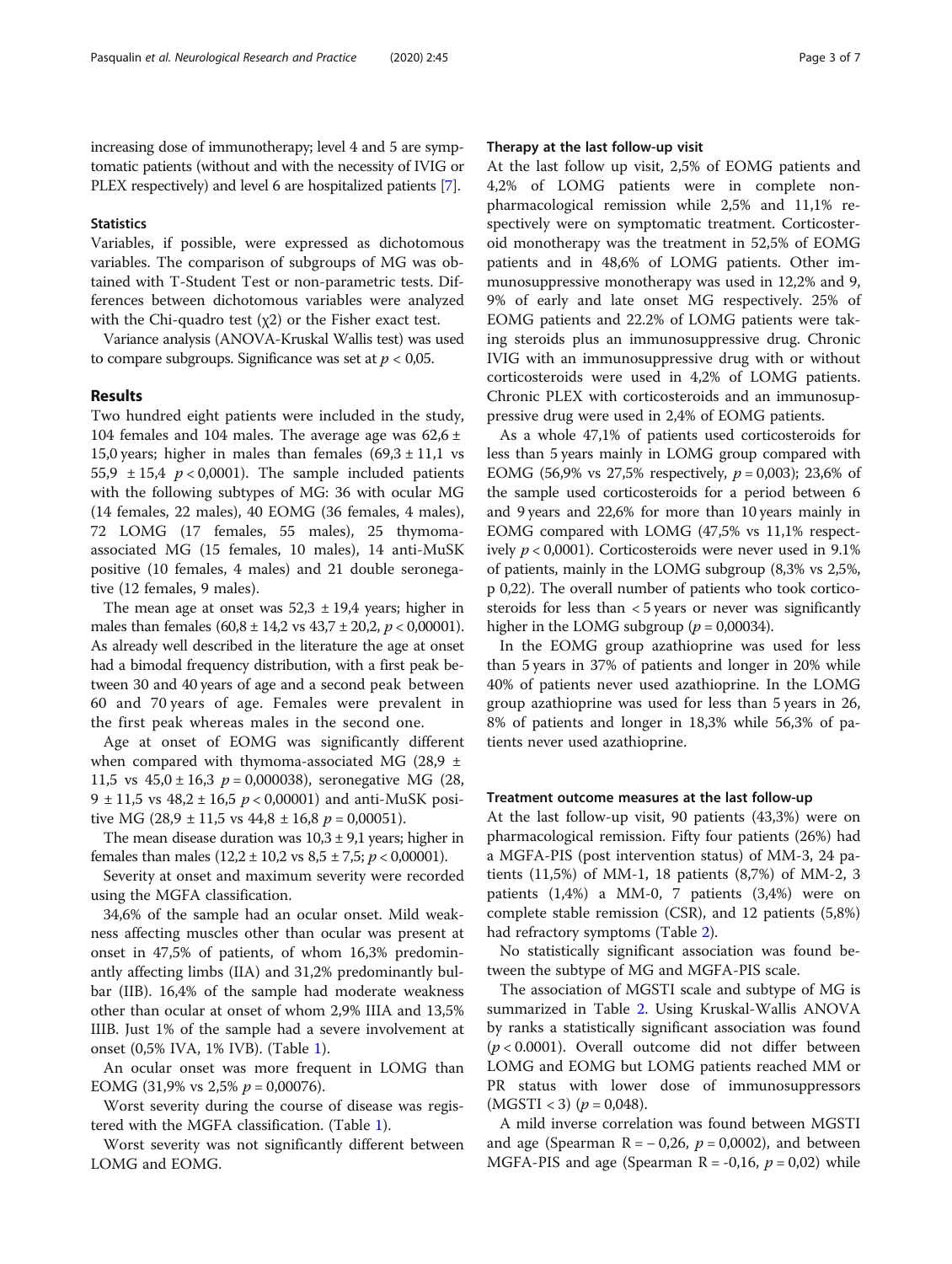| Type of MG (n° pts)                                       |                      | <b>OCULAR</b><br>(36) | <b>EOMG (40)</b>         | <b>LOMG (72)</b>            | <b>THYMOMA</b><br>(25) | SN (21)                         | <b>ANTI-MUSK</b><br>(14) | <b>Total (208)</b>          |
|-----------------------------------------------------------|----------------------|-----------------------|--------------------------|-----------------------------|------------------------|---------------------------------|--------------------------|-----------------------------|
| sex Female/male                                           |                      | 14/22                 | 36/4                     | 17/55                       | 15/10                  | 12/9                            | 10/4                     | 104/104                     |
| Average age (years)                                       |                      | $68,3 \pm 10.9$       | $44,2 \pm 10,7$          | $73,5 \pm 8,5$              | $59,4 \pm 14,4$        | 58,3 $\pm$<br>10,9              | $57,4 \pm 8,9$           | $62,6 \pm 15,0$             |
| Average age at onset (years)                              |                      | $60,8 \pm 15,3$       | $28.9 \pm 11.5$          | $66,8,1 \pm 9,3$            | $45.0 \pm 16.3$        | 48,2 $\pm$<br>16,5              | $44,8 \pm 16,8$          | $52.3 \pm 19.4$             |
| Disease duration                                          |                      | $7.4 \pm 7.7$         | $16,0 \pm 11,3$          | $6.7 \pm 4.0$               | $14,4 \pm 9,4$         | $10,1 \pm 9,$<br>$\mathfrak{D}$ | $12,6 \pm 12,5$          | $10,3 \pm 9,1$              |
| Severity at Onset (MGFA)                                  |                      | 36                    | $1(2,5\%)$               | 23 (31,9%)                  | $\overline{2}$         | 10                              | $\mathsf{O}\xspace$      | 72 (34,6%)                  |
|                                                           | IIA/IIB              | $\overline{0}$        | 11 (27,5%)/14<br>(35%)   | 11 (15,3%)/26<br>$(36,1\%)$ | 5/12                   | 5/12                            | 2/9                      | 34 (16,3%)/65<br>$(31,2\%)$ |
|                                                           | IIIA/<br><b>IIIB</b> | $\overline{0}$        | $1(2,5\%)/11(27,$<br>5%) | 2 (2,8%)/10 (13,<br>9%)     | 1/5                    | 1/5                             | 1/1                      | 6 (2,9%)/25 (12,<br>1%      |
|                                                           | IVA/<br><b>IVB</b>   | $\circ$               | $1(2,5\%)/1(2,5\%)$      | $\overline{0}$              | 0                      | 0                               | 0/1                      | $1(0,5\%)/2(1\%)$           |
| Worst severity during the<br>course of the disease (MGFA) |                      | 36                    | $\circ$                  | $\mathbf{0}$                | $\overline{0}$         | $\mathbf{0}$                    | $\circ$                  | 36 (17,3%)                  |
|                                                           | IIA/IIB              | $\overline{0}$        | 5 (12,5%)/11 (27,<br>5%) | 8 (11,1%)/25 (34,<br>7%)    | 4/4                    | 7/7                             | 1/4                      | 25 (12,1%)/51<br>(24,5)     |
|                                                           | IIIAV<br>IIIB        | $\overline{0}$        | 2 (5%)/13 (32,<br>5%)    | 3 (4,2%)/24 (33,<br>3%)     | 2/11                   | 1/5                             | 0/4                      | 8 (3,8%)/57 (27,<br>4%)     |
|                                                           | IVA/<br><b>IVB</b>   | $\overline{0}$        | 2 (5%)/3 (7,5%)          | 2 (2,8%)/7 (9,7%)           | 0/3                    | 0/1                             | 0/3                      | 4 (1,9%)/17 (8,<br>$2%$ )   |
|                                                           | V                    | 0                     | 4 (10%)                  | $3(4,2\%)$                  | $\mathbf{1}$           | 0                               | $\overline{2}$           | 10 (4,8%)                   |
| thymic hyperplasia<br>(histology/thymectomized)           |                      | 2/3                   | 34/34                    | 4/4                         | 0/25                   | 4/5                             | 0/1                      | 44/72                       |
| N. of comorbidity                                         | 0                    | 9(25%)                | 20 (50%)                 | 7 (9,7%)                    | 8 (32%)                | 3(14,<br>3%)                    | 3 (21,4%)                | 50                          |
|                                                           | $1 - 2$              | 24 (66,7%)            | 14 (35%)                 | 39 (54,2%)                  | 10 (40%)               | 17 (80,<br>9%)                  | $9(64,3\%)$              | 113                         |
|                                                           | $3 - 4$              | $3(8,3\%)$            | 6 (15%)                  | 22 (30,6%)                  | 6(24%)                 | $1(4,8\%)$                      | 2(14,3%)                 | 40                          |
|                                                           | $5 - 6$              |                       |                          | 4 (5,6%)                    | 1(4%)                  |                                 |                          | 5                           |

# <span id="page-3-0"></span>Table 1 Clinical characteristics of the sample

Abbreviations: F Females, M Males, T Total, EOMG Early onset myasthenia gravis, LOMG Late onset myasthenia gravis, MUSK Muscle specific tyrosine kinase, SN Double seronegative

a mild direct correlation was found between MGFA-PIS and MGSTI (Spearman  $R = 0.35$ ,  $p = 0.02$ ).

A chi-square test of independence was performed to examine the relation between outcome at last follow up and severity at onset. The relation between these variables was not significant ( $p = 0.49$ ).

A significant dependence was found between MGSTI at last follow up and worst severity in the course of the disease ( $p = 0,0006$ ).

When we evaluate the severity of the course of the disease (crisis or exacerbation) measured by the number of acute IVIG or PLEX cycles no significant difference between EOMG and LOMG was found as well as with other subgroups but ocular and seronegative MG ( $p < 0$ , 0001).

Severe side effects were rare. A direct correlation between number of side effects over the years and duration of the disease was found  $(R = 0.314 \, p < 0,$  00001). A linear correlation came out between number of side effects and duration of corticosteroid therapy  $(R = 0.33, p < 0.00001)$  but not with duration of azathioprine treatment.

The most frequent side effects were cataract, osteoporosis, diabetes and neoplasms. Except for diabetes, which was more frequent in LOMG patients, prevalence of cataract, osteoporosis and neoplasms did not differ between EOMG and LOMG patients (Fig. [1](#page-5-0)).

LOMG patients had a higher number of comorbidities compared to EOMG  $(2,18 \pm 1,34 \text{ vs } 0,95 \pm 1,22)$  $p < 0,00001$ ). Autoimmune diseases were more frequent among EOMG patients (35,0% vs 13,9%,  $p = 0$ , 04) with autoimmune hypothyroidism the most common. Hypertension, atrial fibrillation, cardiovascular disease and diabetes were more frequent in LOMG subgroup. Anxious and depressive disorder were equally represented in both LOMG and EOMG. A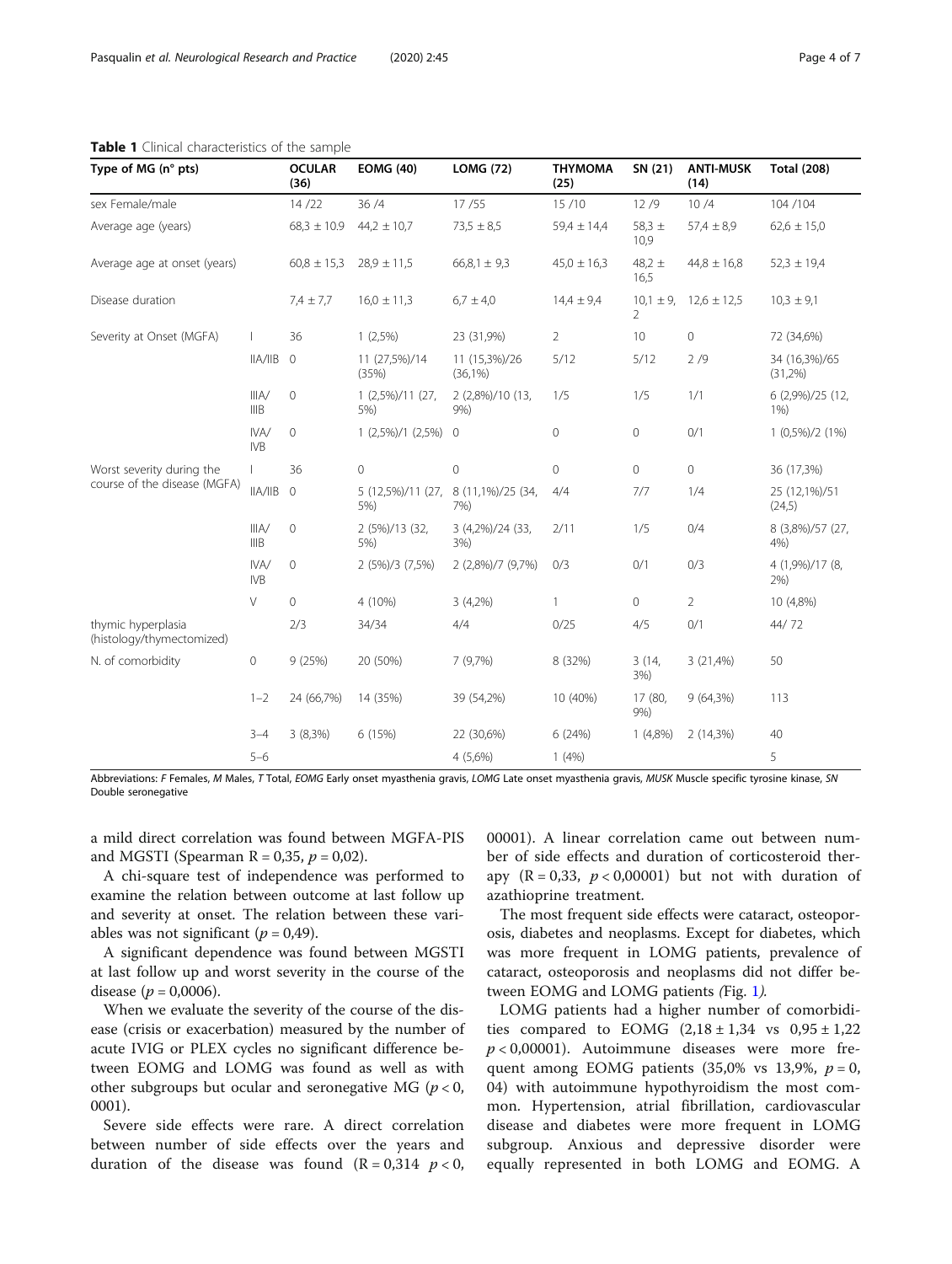| <b>MGFA-PIS</b>  |              |            |                |             |                |                          |            |       |
|------------------|--------------|------------|----------------|-------------|----------------|--------------------------|------------|-------|
| Type of MG       | CSR/MM-0     | $MM-1$     | $MM-2$         | $MM-3$      | PR             | Symptomatic              |            | Total |
| Ocular           | $4(11,1\%)$  | 6(16,7%)   | 9(25%)         | $3(8,3\%)$  | 13 (36,1%)     | 1(2,8%)                  |            | 36    |
| <b>EOMG</b>      | $1(2,5\%)$   | 5 (12,5%)  | $1(2,5\%)$     | 15 (37,5%)  | 16 (42,5%)     | 2(5%)                    |            | 40    |
| <b>LOMG</b>      | $3(4,2\%)$   | 5(6,9%)    | $5(6,9\%)$     | 23 (31,9%)  | 32 (45,8%)     | 4(5,6%)                  |            | 72    |
| Thymoma          | $1(4,0\%)$   | $1(4,0\%)$ | -              | 7(28%)      | 13 (52%)       | 3(12%)                   |            | 25    |
| Sieronegative    | $1(4,8\%)$   | 5 (23,8%)  | $3(14,3\%)$    | 5 (23,8%)   | 7 (33,3%)      | $\overline{\phantom{a}}$ |            | 21    |
| <b>Anti-MUSK</b> |              | 2(14,3%)   |                | $1(7,1\%)$  | $9(64,2\%)$    | $2(9,5\%)$               |            | 14    |
| <b>Total</b>     | 10 (4,8%)    | 24 (11,5%) | 18 (8,7%)      | 54 (26%)    | 90 (44,2%)     | 12 (5,8%)                |            | 208   |
| <b>MGSTI</b>     |              |            |                |             |                |                          |            |       |
| Type of MG       | $\mathbf{0}$ |            | $\overline{2}$ | 3           | $\overline{4}$ | 5                        | 6          | Total |
| Ocular           | 16 (44,4%)   | 9(25%)     | 9(25%)         | 1(2,8%)     | 1(2,8%)        |                          |            | 36    |
| <b>EOMG</b>      | $2(5,0\%)$   | 7 (17,5%)  | 16 (40%)       | 13 (32,5%)  |                | $2(5,0\%)$               |            | 40    |
| <b>LOMG</b>      | 11 (15,3%)   | 20 (27,8%) | 26 (36,1%)     | 11 (15,3%)  | 1(1,4%)        | 2(2,8%)                  | 1(1,4%)    | 72    |
| Thymoma          | $1(4,0\%)$   | 7(28,0%)   | 13 (52,0%)     | $1(4,0\%)$  |                | $2(8,0\%)$               | $1(4,0\%)$ | 25    |
| Sieronegative    | 7 (30,4%)    | 3 (13,0%)  | $6(26,1\%)$    | 4 (17,4%)   |                |                          |            | 23    |
| <b>Anti-MUSK</b> |              | 2(14,3%)   | 8 (57,1%)      | $2(14,3\%)$ |                | $2(14,3\%)$              |            | 14    |
| Total            | 37 (17,9%)   | 48 (23,2%) | 78 (37,5%)     | 32 (15,5)   | $2(1,0\%)$     | 8 (3,9%)                 | $2(1,0\%)$ | 208   |

<span id="page-4-0"></span>Table 2 MGFA PIS and MGSTI at last follow up

Abbreviations: CSR Complete stable remission, EOMG Early onset myasthenia gravis, LOMG Late onset myasthenia gravis, MM Minimal manifestations, MUSK Muscle specific tyrosine kinase, PR Pharmacologic remission

summary of comorbidities in the MG subgroups is listed in [Supplemental materials](#page-6-0).

# Discussion

Treatment strategies in MG changed over time with the introduction of new drugs and deeper knowledge of pathogenesis but their use is often empirical and not based on clinical trials. Only recently we have also understood that there are many "myasthenias" but it is not known if different subgroups should be treated differently.

Literature on this issue is poor, especially about treatment of early versus late onset generalized MG. Moreover, the majority of clinical trials or observational studies focus on generalized or ocular acetylcholine receptor antibodies positive MG, but rarely on EOMG and LOMG.

For long time LOMG has been considered to have a worst prognosis compared to EOMG. A retrospective analysis of Besta Institute in Milan showed that a higher chance of CSR was associated with the following factors: age at onset < 40 years, clinical stage at maximal worsening and thymic histology [[11\]](#page-6-0). However more recent papers underline an increased chance for good outcome in LOMG that has been attributed to a more aggressive treatment [[9\]](#page-6-0). In a multivariate analysis of 268 MG patients regardless of antibody status, Andersen et al. showed that an age at onset after 50 years increased the probability of optimal outcome. The authors highlighted

that 87% of patients over 50 years of age were treated with at least an immunosuppressant. In another Norwegian nationwide population analysis of total drug treatment in MG, only 56% of patients over 50 years of age were treated with immunoactive drugs. However the study considered the age at recruitment and not the age at onset thereby early and late onset MG patients were combined in the group above 50 years [\[12\]](#page-6-0).

In our study therapeutic management did not differ between EOMG and LOMG. Both groups had a positive outcome in around 95% of patients but the prevalence of patients who used corticosteroid for less than 5 years or never was higher in LOMG in comparison with EOMG subgroup. Slightly less than 10% of LOMG patients have never used corticosteroids. This can be due to the benign course of the disease but also to the presence of comorbidities.

Outcome in such a disease as myasthenia should consider symptoms but also the burden of therapy. MGSTI is a new scale that has never been used to compare outcome in MG subtypes but has the advantage to include the amount of drug types and dosages other than clinical status. When we compare outcome in EOMG and LOMG using MGSTI at the last follow up, it came out clearly that a good outcome was achieved in LOMG with lower doses of medication.

It is possible that considering the different pathogenesis, LOMG has a lower level of activity [\[13](#page-6-0), [14](#page-6-0)]. In EOMG the loss of tolerance seems to derive from an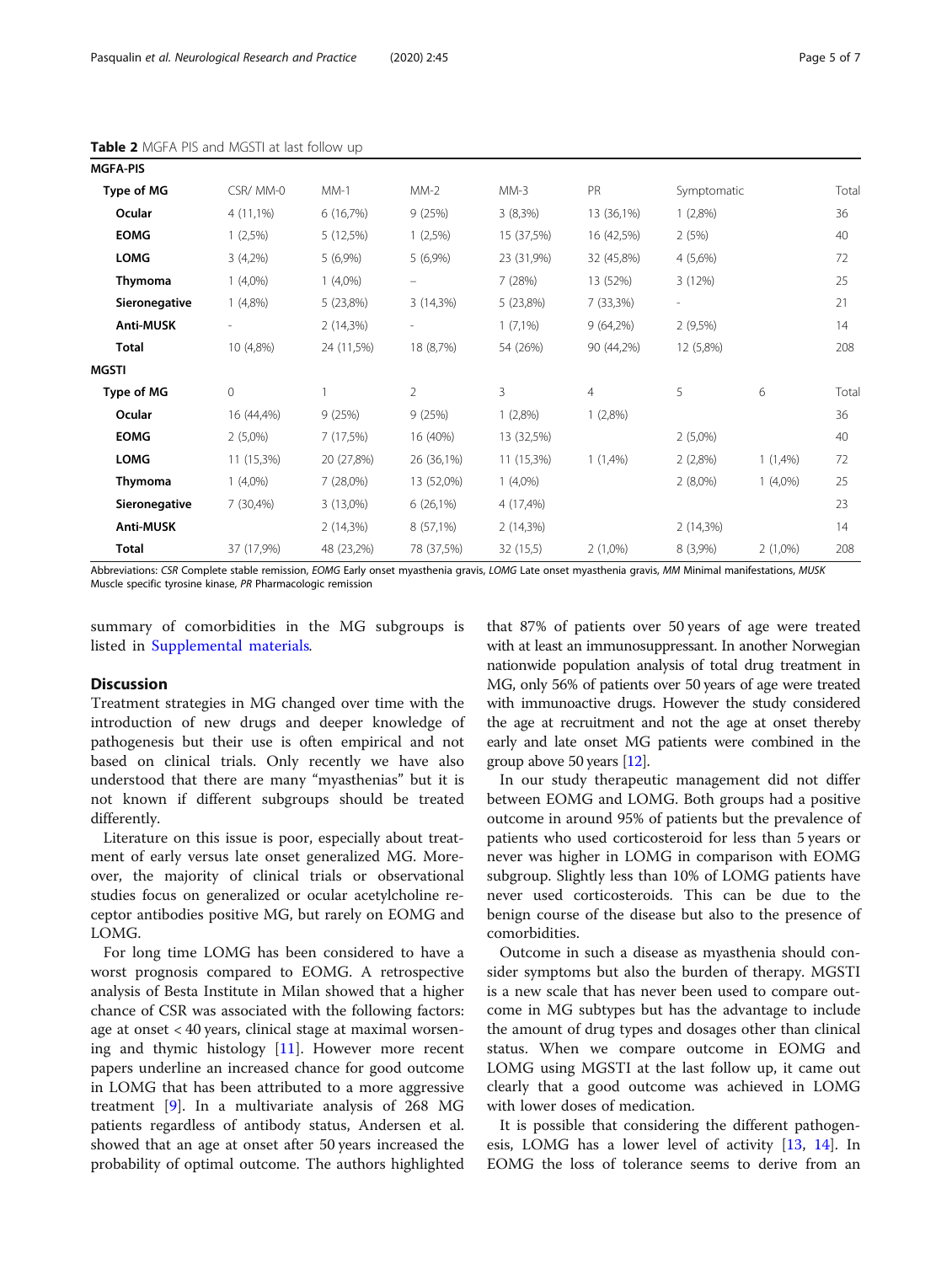<span id="page-5-0"></span>

intrathymic process, also defined as thymitis, that drives an hyperactivation of B cells with abnormal production of anti-AChR antibodies [\[15\]](#page-6-0). In LOMG instead, thymus atrophy together with the presence of striational selfantibodies suggest a more widespread autoimmunity due to immunosenescence [\[15](#page-6-0), [16\]](#page-6-0) but the concentration of AChR antibodies is lower [\[13](#page-6-0)]. On the other hand in our study the severity of the course of the disease seems similar between EOMG and LOMG when we considered the number of acute IVIG or PLEX cycles.

A correlation between duration of the disease and amount of side effects came out. In our study the percentage of patients who took corticosteroids for more than 10 years was four fold in EOMG in comparison with LOMG. Cataract, osteoporosis, diabetes and neoplasia were the most frequent.

Osteoporosis was recorded as a side effect based on densitometric diagnosis. However most patients took vitamin D or bisphosphonates since osteopenia was detected. Moreover the prevalence of osteoporosis should be compared with an age-matched population. In general population the onset of primary osteoporosis is typically between the sixth and seventh decade. Thereby in elderly, prevalence of osteoporosis combines primary and secondary osteoporosis, while in young patients is mostly secondary to prolonged corticosteroid treatment. In the same way cataract had an equal prevalence in the two groups, however in general population it would be unusual to find the same prevalence in young people.

DM was more frequent in LOMG patients but this is probably due to an higher incidence with age.

An higher incidence of neoplasms in myasthenic patients compared to the general population has never been demonstrated [\[17\]](#page-6-0). A warning, considering its mechanism of action, is present for azathioprine especially for non melanomas cutaneous tumors [[18\]](#page-6-0). We didn't found any organ specific prevalence of neoplasms. Moreover between the 6 patients that developed a cutaneous tumor, only 50% were on azathioprine, and just one patient for more than 5 years. This seems to suggest no relation between azathioprine and development of neoplasms but further larger prospective studies should be conducted on the long term effect of different immunosuppressive therapies.

The goal of care in MG is to achieve maximal clinical benefit on low-dose immunosuppressants [[3\]](#page-6-0). In our study response to treatment and outcome were evaluated with the MGSTI score. Although it was developed for Rituximab trial and it has not been used in other cohort studies, it reflects the MG treatment aim [[7\]](#page-6-0). We don't know if it can be useful in everyday clinical practice and, as the authors suggest, it should be validated in other MG cohorts and prospective MG trials.

In our study it showed to be reliable and with higher sensibility than MGFA-PIS in picking up differences between subgroups. It seems particularly important to consider the burden of immunotherapy when subgroups with similar clinical features but different age are compared.

The retrospective nature of the study did not allow to test MGSTI scale over time or to evaluate the time needed to reach a positive outcome in different MG subtypes.

# Conclusions

Despite LOMG patients have more comorbidities that might interfere with treatment, myasthenia management did not differ between EOMG and LOMG, with similar positive outcomes in most patients. LOMG subgroup required lower doses of corticosteroids and immunosuppressive drugs to keep the disease under control. The prevalence of side effects did not differ between EOMG and LOMG patients but in EOMG side effects such as cataract, diabetes and osteoporosis were more frequent